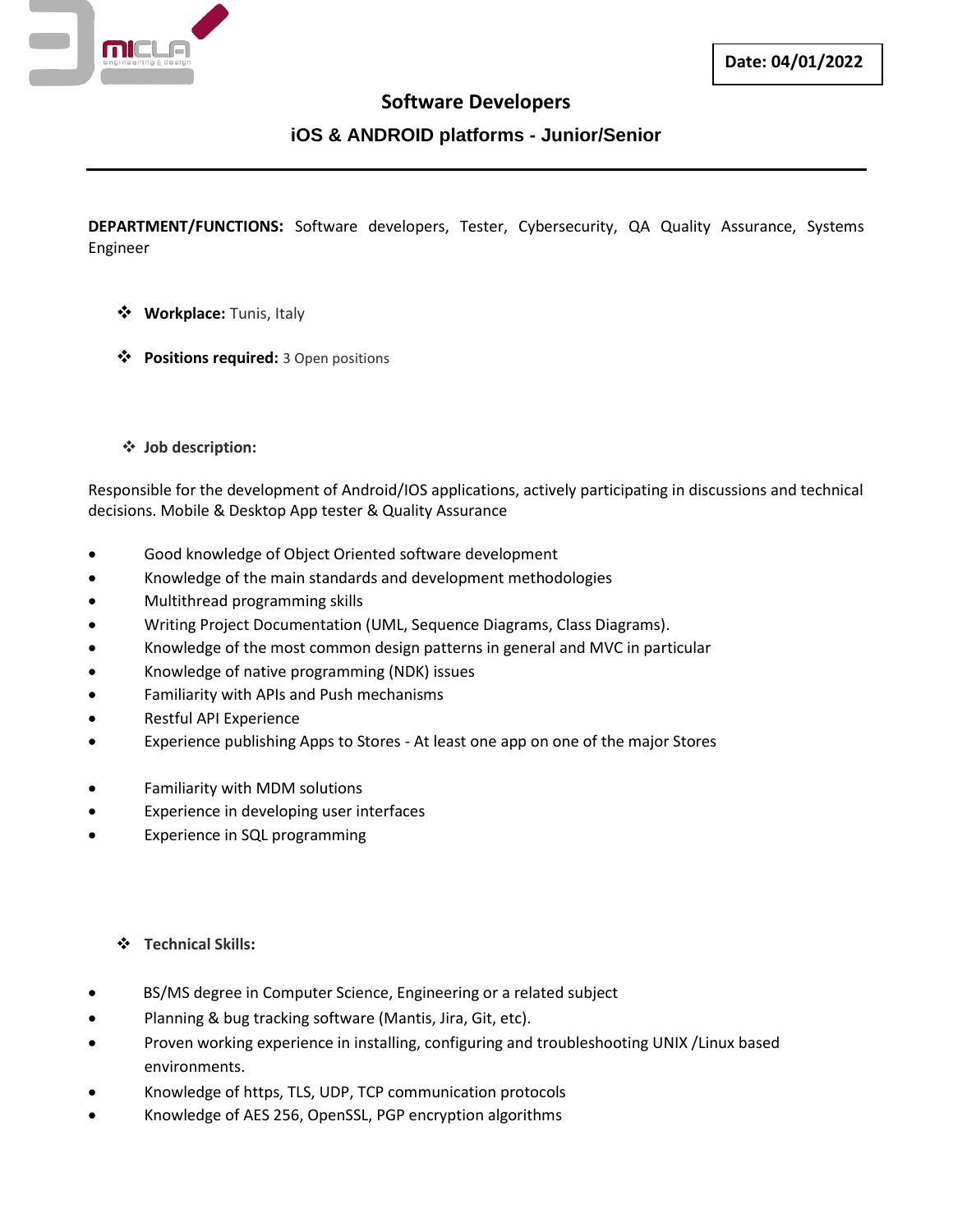- Knowledge of H264, H323, MP4, Speex, MP3, AC-3 codecs
- Knowledge of Networking
- Design and development of unit and functional tests
- Knowledge of test automation
- Application performance analysis skills
- Knowledge of the main systems and tools for source control and CI Continuous Integration (cvs, svn, git, maven, Gitlab, SourceTree, Jenkins)
- Knowledge of the main relational DBs and in particular SQL, MySQL, MariaDB, SQLite
- Knowledge in the design and programming of databases
- Availability for short trips in Italy and abroad
- Experience in ADB (Android Debug Bridge)
- Experience in Debugging on different devices
- Technical and Functional Analysis
- Design and application development
- Realization and maintenance of project documentation
- Corrective and evolutionary maintenance of mobile applications

#### ❖ **Soft Skills:**

- Collaboration in multi-disciplinary teams to define, design and deliver new features
- Brilliant, proactive, open to discussion and dialogue
- Ability to quickly master new technologies to maximize efficiency in application development
- Eager to excellence
- Proven ability to multitask activities
- Strong orientation towards achieving objectives
- Spirit of initiative and resistance to stress
- Problem solving
- Flexibility to work and availability overtime
- Ability to assist and support users
- Compliance with deadlines

### ❖ **Optional requirements:**

- Passion for UX and continuous improvement of the user experience
- Ability to manage a small work team (only for senior resources)